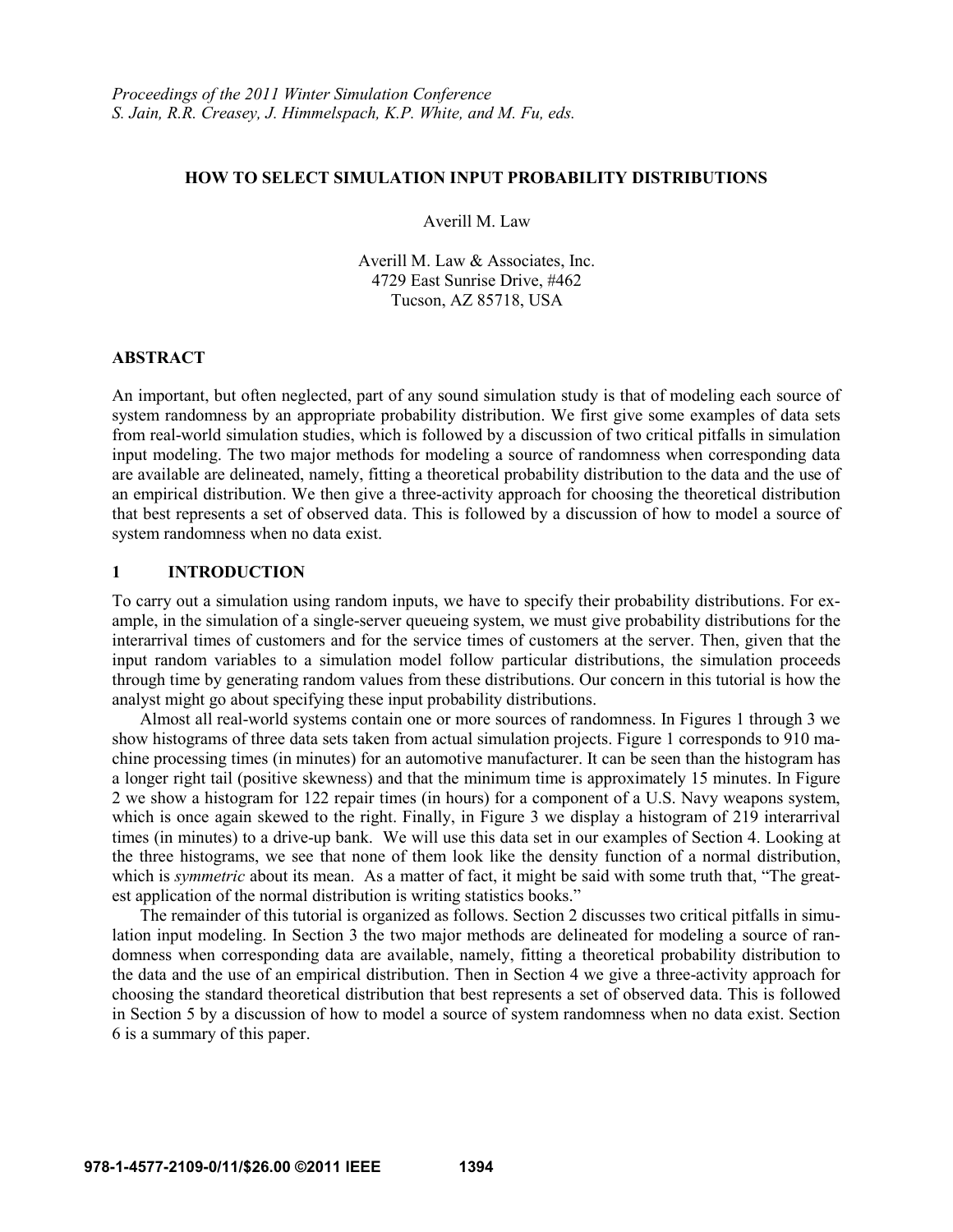

Figure 1: Histogram of 910 processing times for an automotive manufacturer



Figure 2: Histogram of 122 repair times for a U.S. Navy weapons system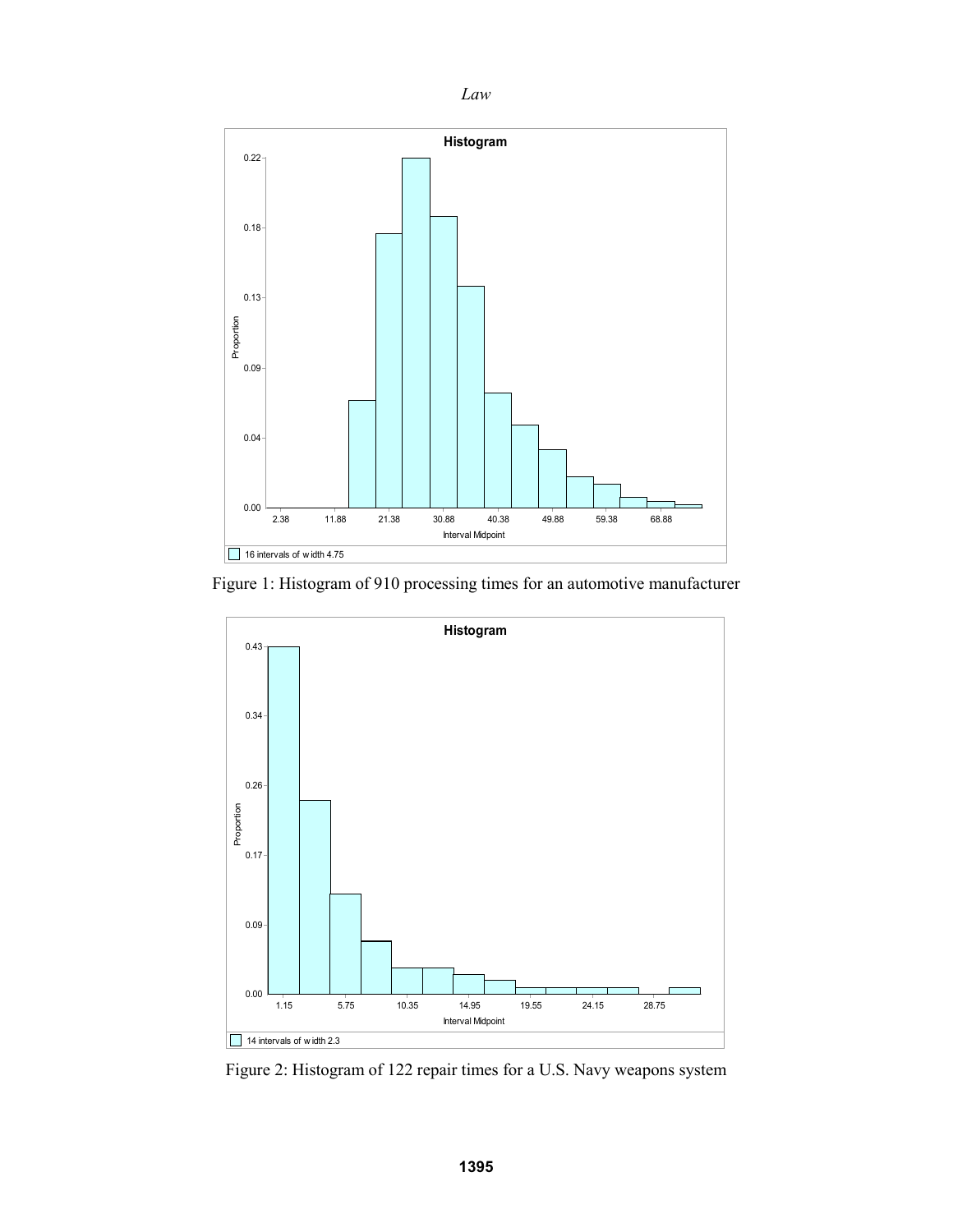# **Histogram** 0.22 0.18 0.13 Proportion Proportion 0.09 0.04 0.00 0.05 0.35 0.65 0.95 1.25 1.55 1.85 Interval Midpoint 20 intervals of width 0.1

*Law*

Figure 3: Histogram of 219 interarrival times to a drive-up bank

Portions of this paper are based on chapter 6 of Law (2007). Other references on simulation input modeling are Banks et al. (2010), Biller and Gunes (2010), and Kuhl et al. (2009). The graphical plots and goodness-of-fit tests presented in this paper were developed using the ExpertFit distribution-fitting software [see Averill (2011)].

# **2 TWO FUNDAMENTAL PITFALLS IN SIMULATION INPUT MODELING**

We have identified a number of pitfalls that can undermine the success of a simulation study [see section] 1.9 in Law (2007)]. Two of these pitfalls that directly relate to simulation input modeling are discussed in the following sections.

# **2.1 Pitfall Number 1: Replacing a Distribution by its Mean**

Simulation analysts have sometimes replaced an input probability distribution by the perceived value of its mean in their simulation models. This practice may be caused by a lack of understanding of this issue on the part of the analyst or by lack of information on the actual form of the distribution (e.g., only an estimate of the mean of the distribution is available). Such a practice may produce completely erroneous simulation results, as is shown by the following example.

Consider a single-server queueing system (e.g., a manufacturing system consisting of a single machine tool) at which jobs arrive to be processed. Suppose that the mean interarrival time of jobs is 1 minute and that the mean service time is 0.99 minute. Suppose further that the interarrival times and service times each have an exponential distribution. Then it can be shown that the long-run mean delay in the queue is *approximately 98*. On the other hand, suppose we were to follow the dangerous practice of replacing each source of randomness with a constant value. If we assume that each interarrival time is *exactly* 1 minute and each service time is *exactly* 0.99 minute, *then each job is finished before the next arrives and no job ever waits in the queue*! The variability of the probability distributions, rather than just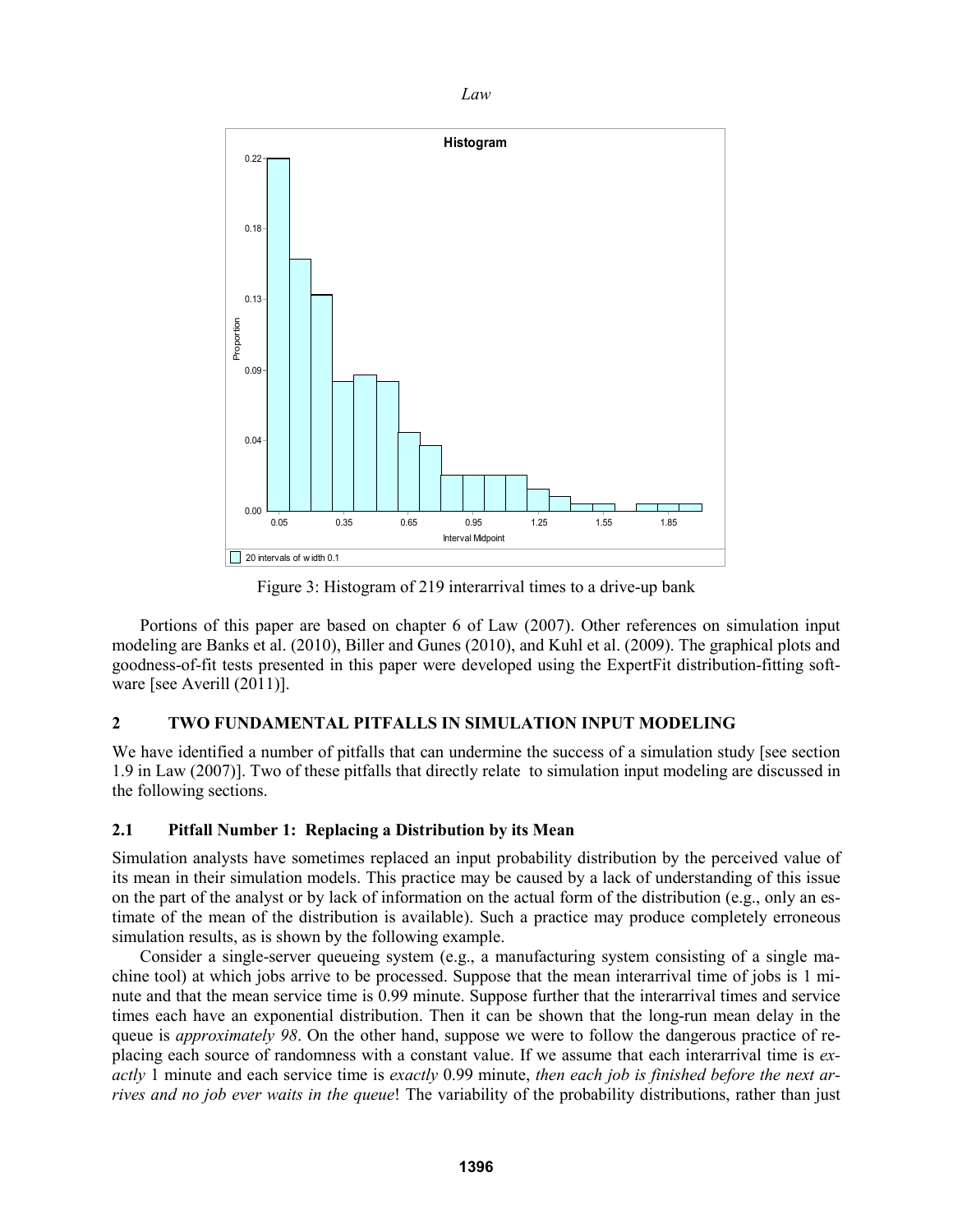their means, has a significant effect on the congestion level in most queueing-type (e.g., manufacturing, service, and transportation) systems.

# **2.2 Pitfall Number 2: Using the Wrong Distribution**

We have seen the importance of using a distribution to represent a source of randomness. However, as we will now see, the actual distribution used is also critical. It should be noted that many simulation practitioners and simulation books widely use normal input distributions, even though in our experience this distribution will *rarely* be appropriate to model a source of randomness such as service times (see Figures 1 through 3).

Suppose for the queueing system in Section 2.1 that jobs have exponential interarrival times with a mean of 1 minute. We have 98 service times that have been collected from the system, but their underlying probability distribution is unknown. We fit the best Weibull distribution and the best normal distribution (and others) to the observed service-time data. However, as shown by the analysis in section 6.7 of Law (2007), the *Weibull distribution* actually provides the best overall model for the data.

We then made 100 independent simulation runs of length 10,000 delays of the system using *each* of the fitted distributions. The overall average delay in the queue (i.e., based on 1,000,000 delays) for the Weibull distribution was 2.69 minutes, which should be close to the average delay in queue for the actual system. On the other hand, the average delay in queue for the normal distribution was 3.31 minutes, corresponding to a *model output error of 23 percent*. It is interesting to see how poorly the normal distribution works, given that it is the most well-known distribution.

# **3 METHODS OF REPRESENTING RANDOMNESS GIVEN THAT SYSTEM DATA ARE AVAILABLE**

Suppose that independent, identically distributed (IID) data  $X_1, X_2, \ldots, X_n$  are available from a continuous distribution (e.g., service times) with distribution function *F*(*x*). [Discrete distributions are discussed in Law (2007).] Our goal is to find a distribution that provides a sufficiently accurate *approximation* to *F*(*x*) so that "valid" results are obtained from our simulation study. [We will probably never know  $F(x)$  exactly.] There are two major approaches for trying to find a good approximation to *F*(*x*), which are discussed in the following sections.

# **3.1 Fitting Standard Theoretical Distributions to the Data**

With this approach we "fit" various standard theoretical distributions (e.g., exponential, lognormal, or Weibull) to our data with the goal of finding one that provides a good approximation to  $F(x)$ . What it means to fit a distribution to data and how we determine the quality of the representation are discussed in Section 4. The major drawback of this approach is that for some data sets we simply cannot find a theoretical distribution that provides a good representation for our data. Two possible reasons for this are that our data are actually from two or more heterogeneous populations or that the data have been significantly rounded (e.g., service times that have been rounded to the nearest hour), effectively discretizing the data in the latter case.

# **3.2 Using an Empirical Distribution Constructed from the Data**

With this approach we construct an empirical distribution  $\tilde{F}(x)$  from our data, which is used as an approximation to  $F(x)$ . Let  $X_{(i)}$  denote the *i*th smallest of the  $X_j$ 's, so that  $X_{(1)} \le X_{(2)} \le \cdots \le X_{(n)}$ . Then we define  $\tilde{F}(x)$  as follows: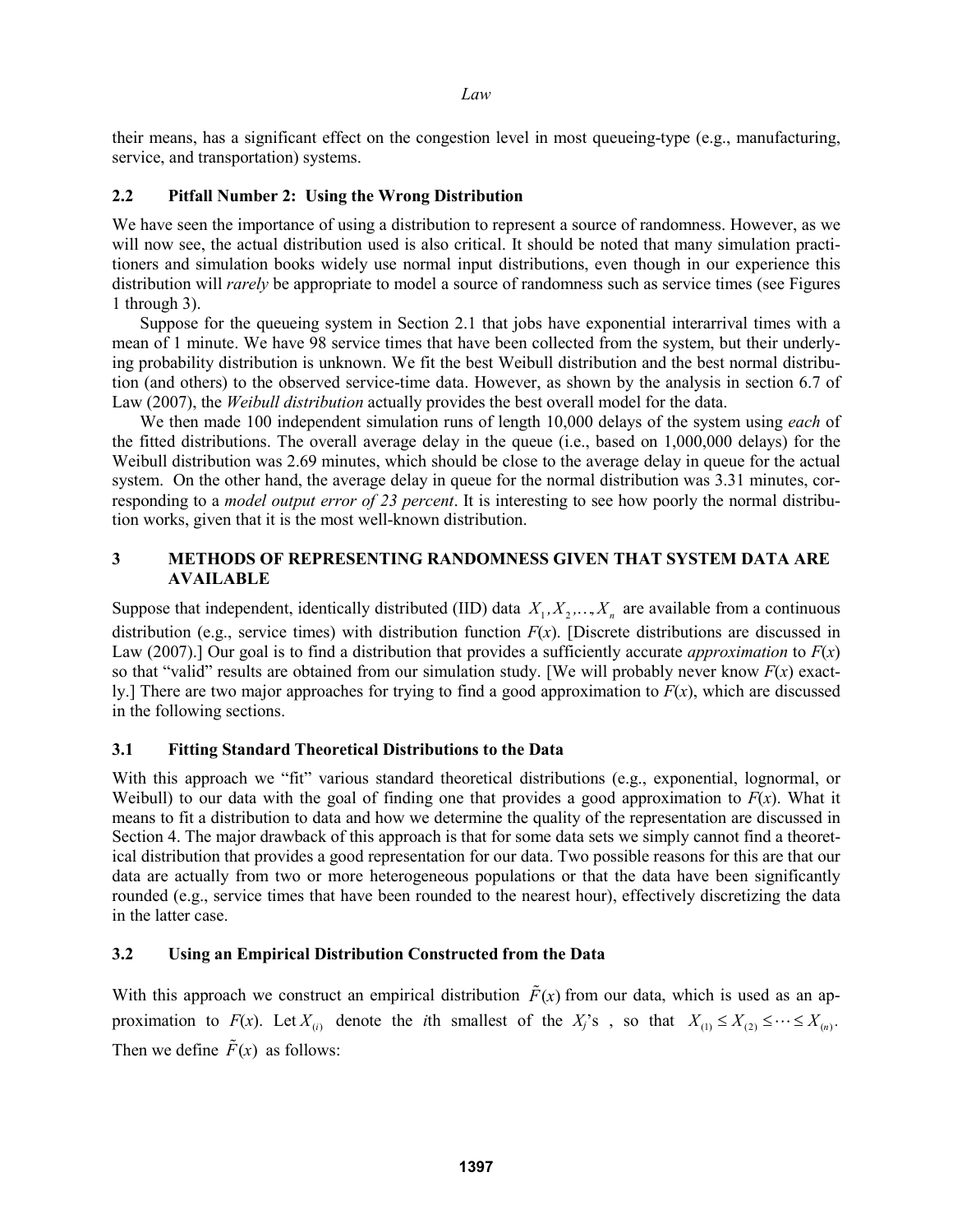*Law*

$$
\tilde{F}(x) = \begin{cases}\n0 & \text{if } x < X_{(1)} \\
\frac{i-1}{n-1} + \frac{x - X_{(i)}}{(n-1)(X_{(i+1)} - X_{(i)})} & \text{if } X_{(i)} \le x < X_{(i+1)} \text{ for } i = 1, 2, ..., n-1 \\
1 & \text{if } X_{(n)} \le x\n\end{cases}
$$

An illustration for  $n = 5$  is given in Figure 4.



Figure 4: Continuous, piecewise-linear empirical distribution function

The major disadvantage of using the empirical distribution function  $\tilde{F}(x)$  is that values outside of the range of the observed data, namely,  $[X_{(1)}, X_{(n)}]$  cannot be generated in the simulation, which is a problem if *n* is "small." Another problem with using an empirical distribution is that  $2n$  values (i.e., the *n*  $X_{(i)}$ 's and their corresponding cumulative probabilities) have to be entered into the simulation model, which may be problematic for "large" *n*.

## **3.3 Deciding which Approach to Use**

If a standard theoretical distribution can be found that provides a good representation of our data (see Section 4.3), then we believe that this approach is preferable over the use of an empirical distribution, because of its shortcomings of the latter approach noted above. Also, a theoretical distribution provides a compact representation of our data that smoothes out any "irregularities." If a good theoretical distribution cannot be found, then an empirical distribution should be used. As the sample size *n* get gets larger,  $\tilde{F}(x)$  will converge to  $F(x)$ , but there is still the problem of entering the 2*n* values into the simulation model.

## **4 FINDING THE THEORETICAL PROBABILITY DISTRIBUTION THAT BEST REPRESENTS A DATA SET**

In this section we discuss the three basic activities in specifying a theoretical distribution on the basis of the observed data  $X_1, X_2, \ldots, X_n$ .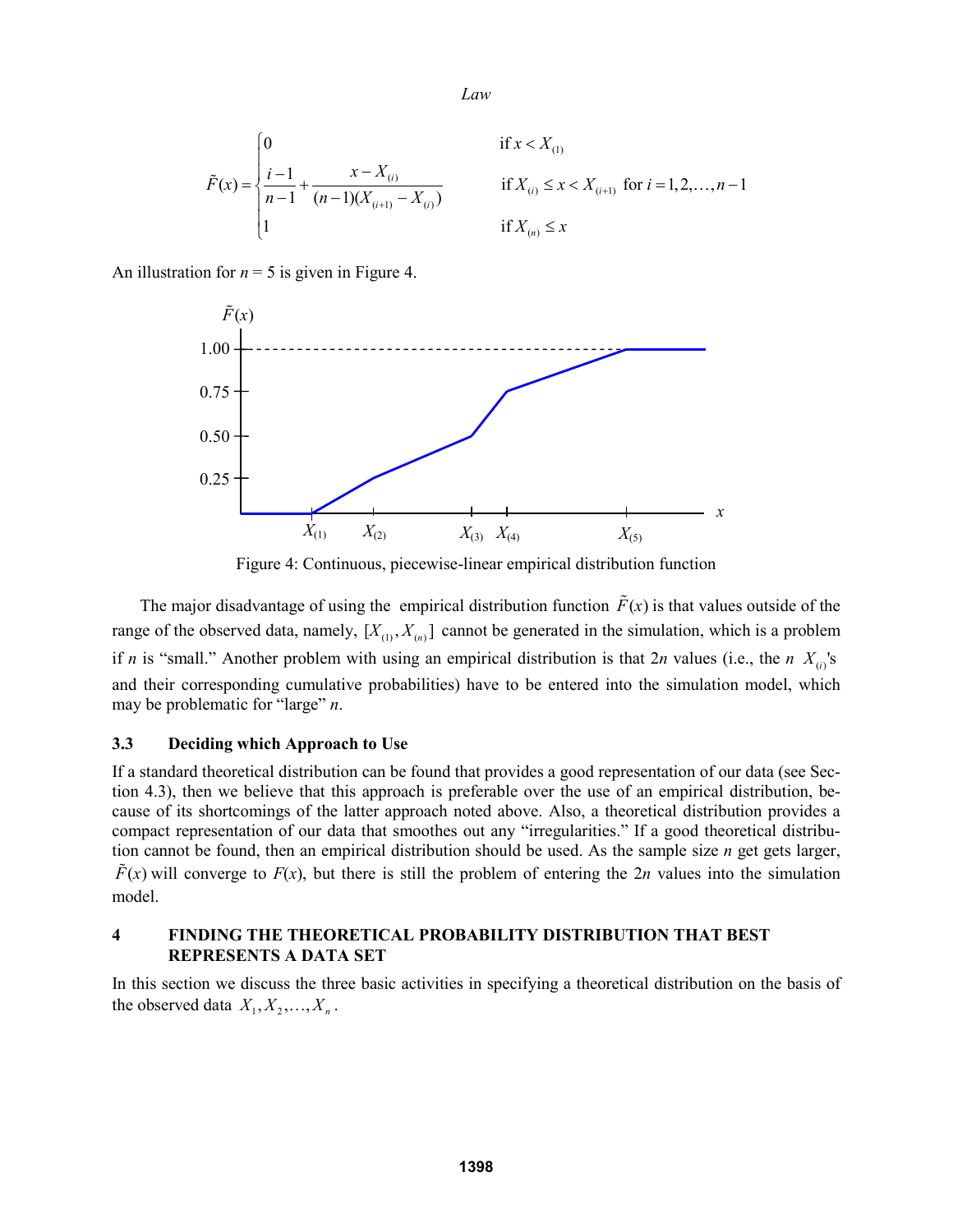#### **4.1 Activity I: Hypothesizing Families of Distributions**

The first step in selecting a particular input distribution is to decide what general families (e.g., exponential, gamma, Weibull, normal, or lognormal) appear to be appropriate on the basis of their shapes, without worrying (yet) about the specific parameter values for these families.

Some distributions are characterized at least partially by functions of their *true* parameters. In Table 1 we give a number of these functions, formulas to estimate these functions from IID data (these estimates are called *summary or descriptive statistics*), and comments about their interpretation or use. These functions might be used in some cases to suggest an appropriate distribution family. For a symmetric continuous distribution (e.g., normal), the mean  $\mu$  is equal to the median  $x_{0.5}$ . Thus, if the estimates  $\bar{X}(n)$  and  $\hat{x}_{0.5}$ are almost "equal," then this is some indication that the underlying distribution may be symmetric. If  $\bar{X}(n) > \hat{x}_{0.5}$ , then it is often (but not always) true that the underling density function has a longer right tail than left tail, and vice versa.

| Function                                                            | Sample estimate (summary statistic)                                                                                                                                                        | Comments                                   |
|---------------------------------------------------------------------|--------------------------------------------------------------------------------------------------------------------------------------------------------------------------------------------|--------------------------------------------|
| Mean $\mu$                                                          | $\overline{X}(n)$                                                                                                                                                                          | of<br>Measure<br>central<br>tendency       |
| Median $x_0$                                                        | if $n$ is odd<br>$\hat{x}_{0.5}(n) = \begin{cases} X_{((n+1)/2)} & \text{if } n \text{ is odd} \\ \left[ X_{(n/2)} + X_{((n/2)+1)} \right] / 2 & \text{if } n \text{ is even} \end{cases}$ | Alternative measure of<br>central tendency |
| Variance $\sigma^2$                                                 | $S^2(n)$                                                                                                                                                                                   | Measure of variability                     |
| Coefficient<br>of<br>variation,<br>$cv = \frac{\sqrt{\sigma^2}}{2}$ | $\overline{\text{cv}}(n) = \frac{\sqrt{S^2(n)}}{\overline{X}(n)}$                                                                                                                          | Alternative measure of<br>variability      |
| Skewness,<br>$v = \frac{E[(X - \mu)^3]}{(\sigma^2)^{3/2}}$          | $\hat{v}(n) = \frac{\sum_{i=1}^{n} [X_i - X(n)]^3 / n}{\left[S^2(n)\right]^{3/2}}$                                                                                                         | Measure of symmetry                        |

Table 1: Useful Summary Statistics

The *coefficient of variation* cv can sometimes provide useful information about the form of a continuous distribution. In particular,  $cv = 1$  for the exponential distribution. The *skewness*  $v$  is a measure of the symmetry of a distribution. For symmetric distributions like the normal,  $v = 0$ . If  $v > 0$ , the distribution is skewed to the right (i.e., the density has a longer right tail than left tail); if  $\nu \leq 0$ , the distribution is skewed to the left. Thus, the estimated skewness  $\hat{v}(n)$  can be used to ascertain the shape of the underlying density function.

A histogram of the data is one of the most useful tools for determining the shape of the underlying density function, since it is essentially a graphical estimate of the density. However, a fundamental problem with making a histogram is in choosing the interval width *w*, and we recommend selecting the smallest interval width *w* that gives us a reasonably "smooth" histogram.

**Example 1.** Consider the 219 interarrival times of cars to a drive-up bank in Figure 3. The summary statistics for these data are given in Table 2. Since  $\overline{X}(219) = 0.399 > 0.270 = \hat{x}_{0.5}(219)$  and  $\hat{v}(219) = 1.458$ , this suggests that the underlying distribution is skewed to the right, rather than symmetric. Furthermore,  $e^{\frac{1}{2}(219)} = 0.953$ , which is close to the theoretical value of 1 for the exponential distribution. A smooth histogram of the data with  $w = 0.1$  was given in Figure 3. In Figure 5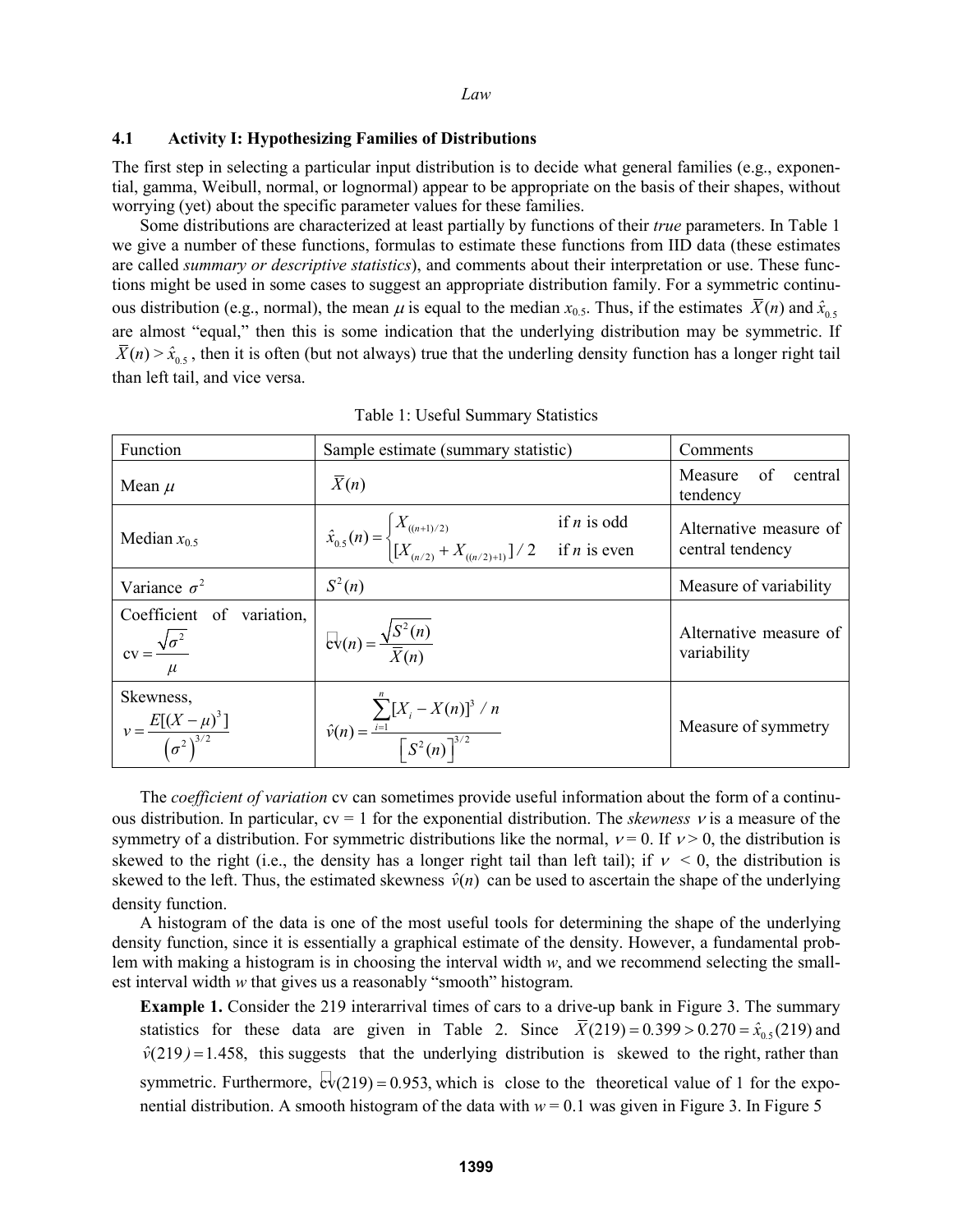| Summary statistic        | Value |
|--------------------------|-------|
| Mean                     | 0.399 |
| Median                   | 0.270 |
| Variance                 | 0.144 |
| Coefficient of variation | 0.953 |
| <b>Skewness</b>          | 1.458 |

Table 2: Summary Statistics for the Interarrival Time Data



Figure 5: Histogram of 219 interarrival times to a drive-up bank with an interval width of 0.05

we give a histogram of the data when the interval width is  $w = 0.05$ , and we see that this histogram is fairly "jagged." (A histogram with an interval width of 0.15 is also smooth.) Thus, the smooth histogram with the smallest interval width corresponds to  $w = 0.1$  and its shape resembles that of an exponential density.

#### **4.2 Activity II: Estimation of Parameters**

After one or more candidate families of distributions have been hypothesized in Activity I, we must somehow specify the values of their parameters in order to have completely specified distributions for possible use in our simulation model. (For example, the exponential distribution has one parameter *β* that is its mean.) Our IID data  $X_1, X_2, ..., X_n$  were used to help us hypothesize distributions, and these same data can also be used to estimate their parameters. When data are used directly in this way to specify a numerical value for an unknown parameter, we say that we are *estimating* that parameter from the data.

An *estimator* is a numerical function of the data. There are many ways to specify the form of an estimator for a particular parameter of a given distribution, and many ways to evaluate the quality of an esti-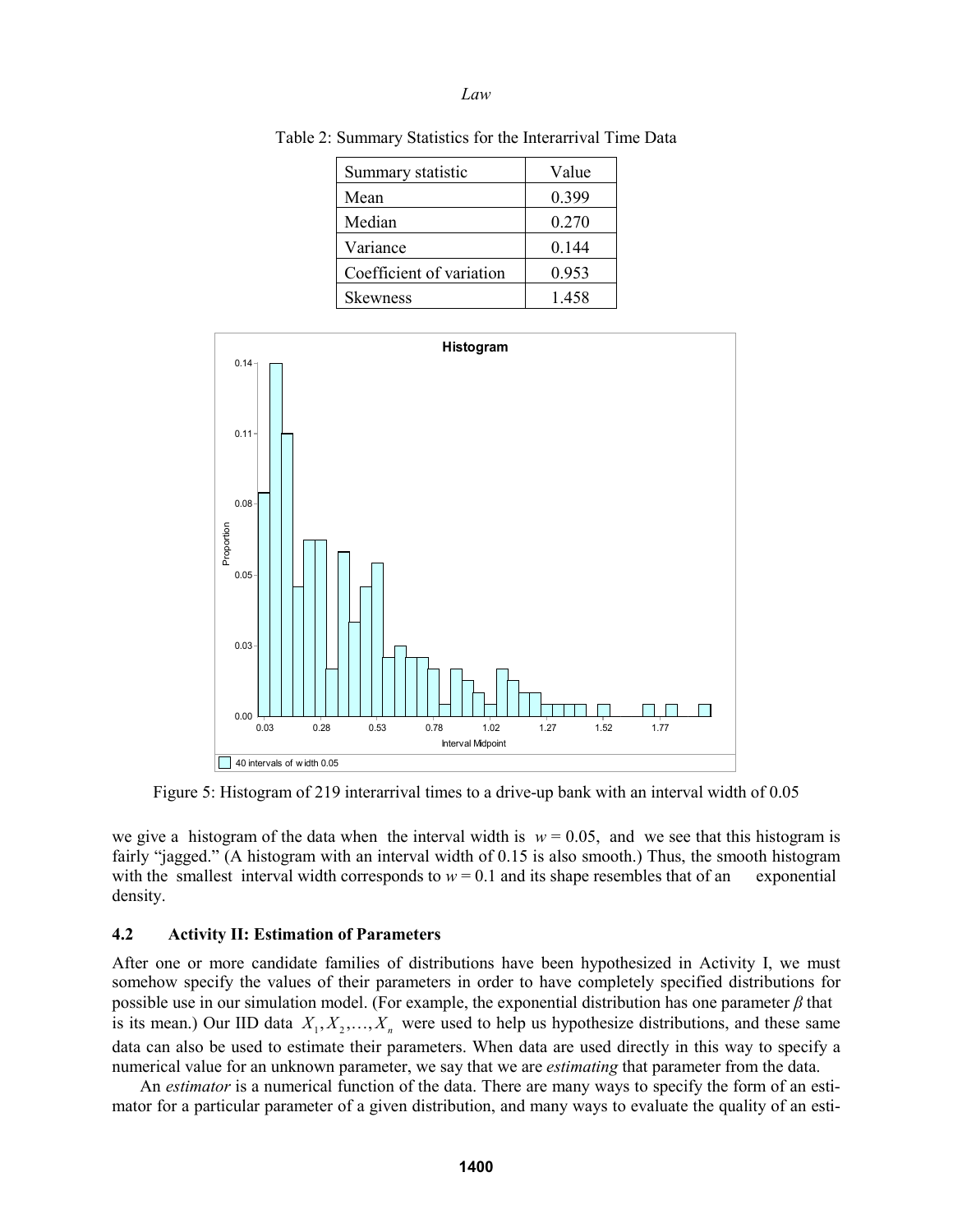mator. We shall consider only one type, *maximum-likelihood estimators* (MLEs), for three reasons: (1) MLEs have several desirable properties often not enjoyed by alternative methods of estimation, (2) the use of MLEs turns out to be important in justifying the chi-square goodness-of-fit test, and the central idea of maximum-likelihood estimation has a strong intuitive appeal.

Suppose that we have hypothesized a continuous distribution for our data that has one unknown parameter  $\theta$ . Let  $f_{\theta}(x)$  denote the probability density function for this distribution, so that the parameter  $\theta$ is part of the notation. *Given that we have already observed* the IID data  $X_1, X_2, ..., X_n$ , we define the likelihood function  $L(\theta)$  as follows:

$$
L(\theta) = f_{\theta}(X_1)f_{\theta}(X_2)\cdots f_{\theta}(X_n)
$$

 $L(\theta)$ , which is just the joint probability density function since the data are independent, can be *thought of* as giving the probability (likelihood) of obtaining our observed data if  $\theta$  is the value of the unknown parameter [see problem 6.26 in Law (2007) for a justification]. Then the MLE of the unknown value of  $\theta$ , which we denote by  $\hat{\theta}$ , is defined to be that value of  $\theta$  that maximizes  $L(\theta)$ ; that is,  $L(\hat{\theta}) \ge L(\theta)$  for all possible values of  $\theta$ . Thus,  $\hat{\theta}$  "best explains" the data that we have collected.

**Example 2.** For the exponential distribution that appeared to be good candidate distribution in Example 1,  $\theta = \beta (\beta > 0)$  and

$$
f_{\beta}(x) = \frac{1}{\beta} e^{-x/\beta} \text{ for } x \ge 0
$$

The likelihood function is

$$
L(\beta) = \left(\frac{1}{\beta}e^{-X_1/\beta}\right)\left(\frac{1}{\beta}e^{-X_2/\beta}\right)\cdots\left(\frac{1}{\beta}e^{-X_n/\beta}\right) = \beta^{-n}\exp\left(-\frac{1}{\beta}\sum_{i=1}^n X_i\right)
$$

and we seek the value of  $\beta$  that maximizes  $L(\beta)$  over all  $\beta > 0$ . The task is more easily accomplished if, instead of working directly with *L*(β), we work with its logarithm. Thus, we define the *log-likelihood function*  $l(\beta)$  as

$$
l(\beta) = \ln L(\beta) = -n \ln \beta - \frac{1}{\beta} \sum_{i=1}^{n} X_i
$$

Since the logarithm is strictly increasing, maximizing  $L(\beta)$  is equivalent to maximizing  $l(\beta)$ , which is much easier. Standard differential calculus can be used to maximize  $l(\beta)$  by setting its derivative to zero and solving for *β*. That is,

$$
\frac{dl}{d\beta} = \frac{-n}{\beta} + \frac{1}{\beta^2} \sum_{i=1}^n X_i
$$

which equals zero if and only if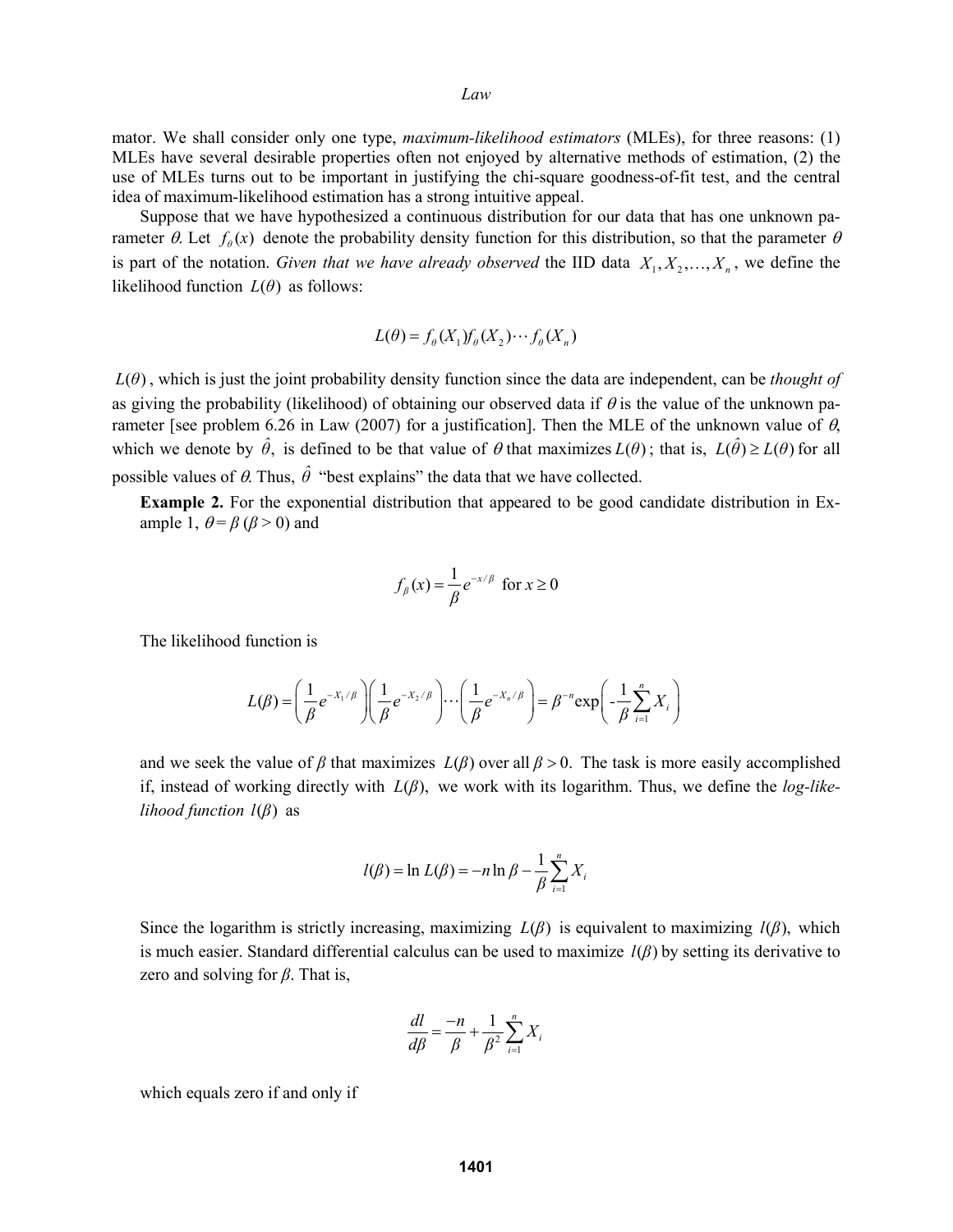After determining one or more probability distributions that might fit our observed data in Activities I and II, we must now closely examine these distributions to see how well they represent the true underlying distribution for our data. If several of these distributions are "representative," we must determine which distribution provides the best fit. Remember that in general, none of our fitted distributions will probably be *exactly* correct. What we are really trying to do is to determine a distribution that is accurate enough for the intended purposes of the model.

In this section we discuss both graphical procedures and goodness-of-fit hypothesis tests for determining the "quality" of our fitted distributions.

#### **4.3.1 Graphical Procedures**

We discuss two heuristic graphical procedures for comparing fitted distributions with the true underling distribution.

#### **Density-Histogram Plots**

For continuous data, a *density-histogram plot* can be made by plotting  $w \hat{f}(x)$  over the histogram and looking for similarities, where  $\hat{f}(x)$  is the density function of a fitted distribution. (Note that the area under a histogram is *w*, while the area under a density is 1.)

**Example 3.** For the interarrival-time data of Example 1, we hypothesized an exponential distribution and obtained the MLE  $\hat{\beta} = 0.399$  in Example 2. Thus, the density function of the fitted distribution is

$$
\hat{f}(x) = \begin{cases} 2.506e^{-x/0.399} & \text{if } x \ge 0\\ 0 & \text{otherwise} \end{cases}
$$

For the histogram in Figure 3, we give a density-histogram plot in Figure 6.

#### **Distribution-Function-Differences Plots**

The density-histogram plot can be thought of as a comparison of the individual probabilities of the fitted distribution and of the individual probabilities of the true underlying distribution. We can also make a graphical comparison of cumulative probabilities (distribution functions). Define a sample distribution function  $F<sub>n</sub>(x)$  as follows:

 $\sum_{i=1}^{n} X_i / n = \overline{X}(n)$ 

To make sure that that  $\beta = \overline{X}(n)$  is a maximizer of  $l(\beta)$  (as opposed to a minimizer or an inflection

which is the case here. Notice that the MLE is quite natural here, since  $\beta$  is the mean of the hypothesized distribution and the MLE is the *sample* mean, which is an unbiased estimator of *β* . For the data

 $\frac{d^2l}{d\beta^2}$ , evaluated at  $\beta = \overline{X}(n)$ , be negative,

1

**4.3 Activity III: Determining How Representative the Fitted Distributions Are**

point), a sufficient (but not necessary) condition is that

of Example 1,  $\hat{\beta} = \overline{X}(219) = 0.399$ .

 $\sum_{i=1}^{N}$  $\beta = \sum X_i / n = X(n)$  $=\sum_{i=1} X_i / n =$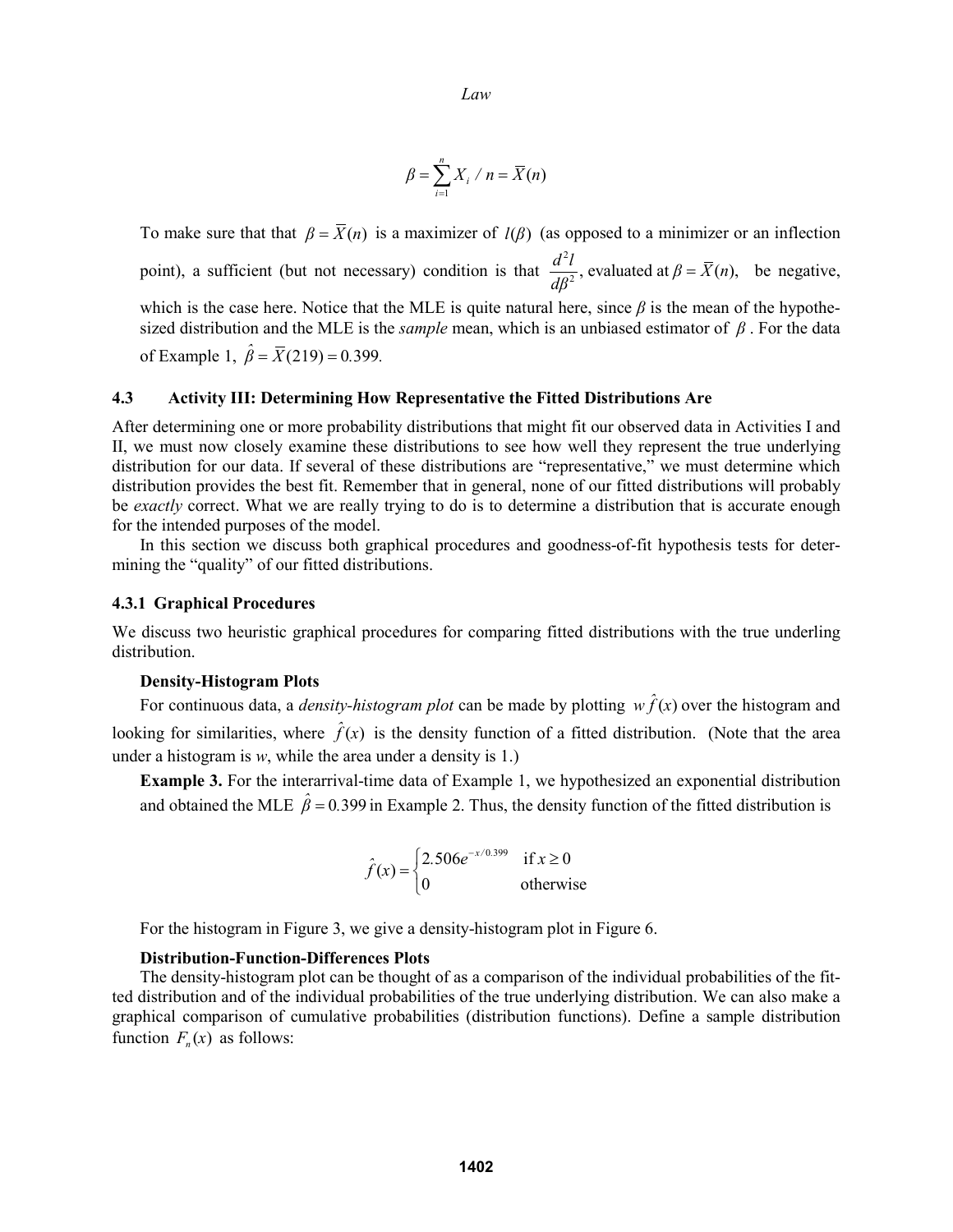

Figure 6: Density-histogram plot for the fitted exponential distribution and the interarrival-time data

$$
F_n(x) = \frac{\text{number of } X_i's \le x}{n}
$$

which is the proportion of observations that are less than or equal to *x*. Let  $\hat{F}(x)$  be the distribution function of the fitted distribution. A *distribution-function-differences plot* is a plot of the differences between  $\hat{F}(x)$  and  $F_n(x)$ , over the range of the data. If the fitted distribution is a perfect fit and the sample size is infinite, then this plot will be a horizontal line at height 0. Thus, the greater the vertical deviations from this line, the worse the quality of fit.

**Example 4.** A distribution-function-differences plot for the interarrival-time data of Example 1 and the fitted exponential distribution is given in Figure 7. This plot indicates a good fit except possibly at the lower end of the range of the observed data.

## **4.3.2 Goodness-of-Fit Tests**

A *goodness-of fit test* is a statistical hypothesis test [see, for example, Devore (2008)] that is used to assess formally whether the observations  $X_1, X_2, \ldots, X_n$  are an independent sample from a particular distribution with distribution function  $\hat{F}$ . That is, a goodness-of fit test can be used to test the following null hypothesis:

H<sub>0</sub>: The  $X_i$ 's are IID random variables with distribution function  $\hat{F}$ 

Because of space constraints, we shall only consider here the *chi-square test*, which can be considered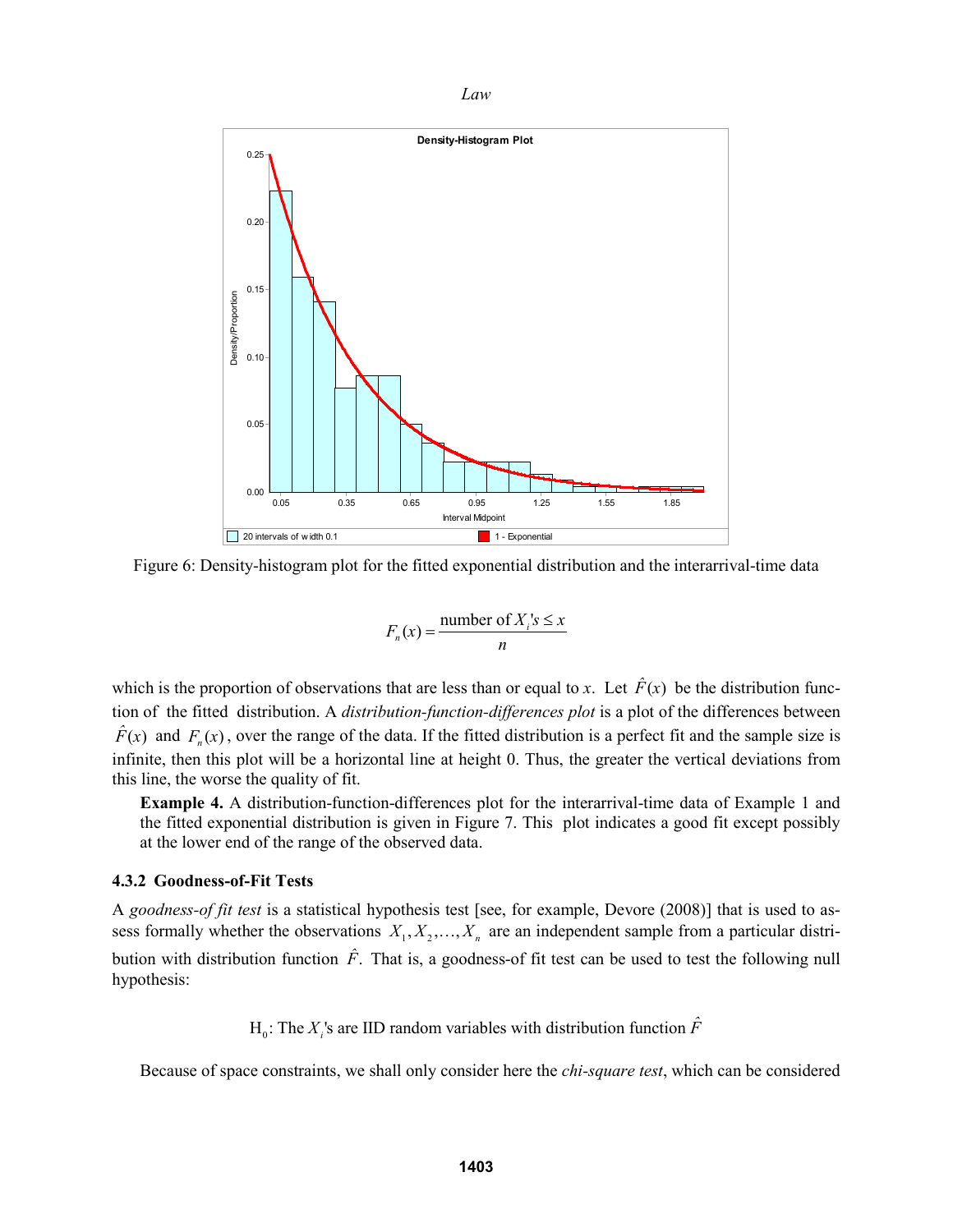

Figure 7: Distribution-function-differences plot for the fitted exponential distribution and the interarrivaltime data

a more formal comparison of a histogram with the fitted density function. To compute the chi-square test statistic, we must first divide the entire range of the fitted distribution into *k* adjacent intervals  $[a_0, a_1), [a_1, a_2), ..., [a_{k-1}, a_k)$ . (For Example 5 below,  $a_0 = 0$  and  $a_k = \infty$ .) Then we tally

 $N_i$  = number of  $X_i$ 's in the *j*th interval  $[a_{j-1}, a_j]$ 

for  $j = 1, 2, ..., k$ . (Note that  $\sum_{j=1}^{k}$  $\sum_{j=1}^{I \cdot \mathbf{v}}$  *j*  $N_i = n$ .  $\sum_{j=1} N_j = n$ .) Next, we compute the expected *proportion*  $p_j$  of the  $X_i$ 's that would fall in the *j*th interval if we were sampling from the fitted distribution, which is

$$
p_j = \int_{a_{j-1}}^{a_j} \hat{f}(x) dx
$$

Finally, we compute the test statistic

$$
\chi^2 = \sum_{j=1}^k \frac{(N_j - np_j)^2}{np_j}
$$

Since  $np_i$  is the expected number of the *n*  $X_i$ 's that would fall in the *j*th interval if H<sub>0</sub> were true, we would expect  $\chi^2$  to be small if the fit were good. Therefore, we reject H<sub>0</sub> if  $\chi^2$  is too large.

Suppose that we would like to perform a test at level  $\alpha$ , where  $\alpha$  is typically 0.05 or 0.10. Let  $\chi^2_{k-1,1-a}$  be the upper  $1-\alpha$  critical point for a chi-square distribution with  $k-1$  degrees of freedom [see,

*Law*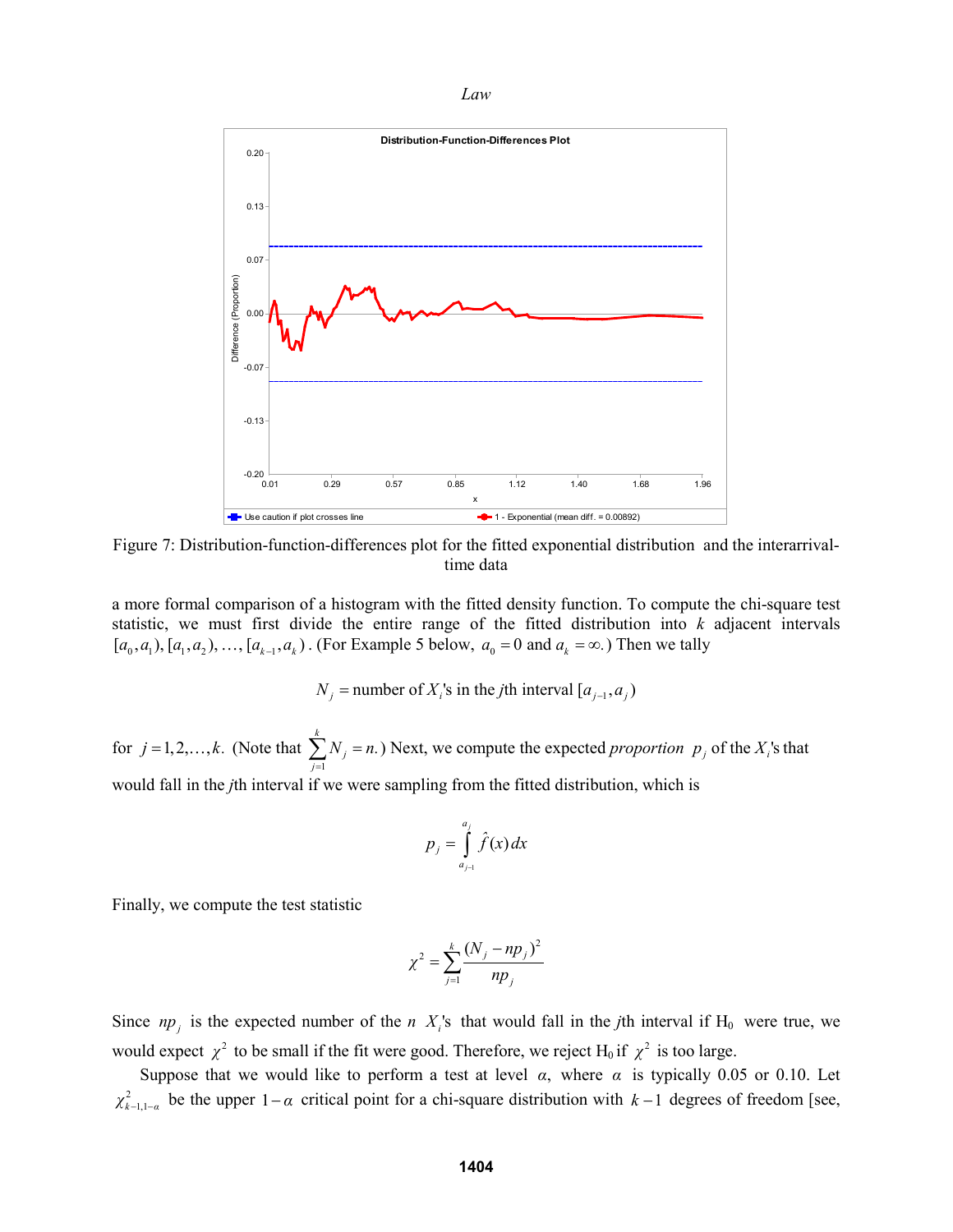for example, Table T2 on page 717 in Law (2007)]. Then we reject the null hypothesis H<sub>0</sub> at level  $\alpha$  if  $\chi^2 > \chi^2_{k-1}$  – *a*, and we fail to reject H<sub>0</sub> otherwise.

The most troublesome aspect of carrying out the chi-square test is choosing the number and size of the intervals. This is a difficult problem, and no definitive prescription can be given that is guaranteed to produce good results in terms of validity (actual level of the test close to the desired level  $\alpha$ ) and high power (ability to discriminate between  $\hat{F}$  and the distribution that is really true) for all hypothesized distributions and all sample sizes. There are, however, a few guidelines that are often followed. First, some of the ambiguity in interval selection is eliminated if the intervals are chosen so that  $p_1 = p_2 = \cdots = p_k$ , which is called the *equiprobable approach*. (Thus, under this approach, equal-sized histogram intervals would *not* be used.) For the equiprobable approach, it is also recommended that  $k \geq 3$  and  $np_i \ge 5$  for all *j*. However, these recommendations are not completely definitive. For example, in the case of the *n* = 219 interarrival times of Example 1, these rules would say that *k* should be between 3 and 44, which is a large range of values. The lack of clear prescription for interval selection is the major drawback of the chi-square test. In some situations entirely different conclusions can be reached from the *same* data set depending on how the intervals are specified. The chi-square test nevertheless remains in wide use, since it can be applied to any hypothesized distribution.

**Example 5.** We now use the chi-square test with level  $\alpha = 0.10$  to compare the  $n = 219$  interarrival times of Example 1 with the fitted exponential distribution having distribution function  $\hat{F}(x) = 1 - e^{-x/(0.399)}$  for  $x \ge 0$ . If we form, say,  $k = 20$  intervals with  $p_j = 1/k = 0.05$  for  $j = 1, 2, ..., 20$ , then  $np_j = (219)(0.05) = 10.95$ , so this satisfies the guidelines that the intervals be chosen with equal  $p_j$ 's and  $np_j \ge 5$ . The computations for the test are given in section 6.6.2 of Law (2007) and the value of the test statistic turns out to be  $\chi^2 = 22.188$ . Referring to Table T2 in Law (2007), we see that  $\chi^2_{19,0.90} = 27.204$ , which is not exceeded by  $\chi^2$ , so we do not reject H<sub>0</sub> at level  $\alpha = 0.10$ . Thus, this test gives us no reason to conclude that our data are poorly fitted by an exponential distribution with  $\beta = 0.399$ .

#### **5 SELECTING A DISTRIBUTION IN THE ABSENCE OF DATA**

In some simulation studies it may not be possible to collect data on the random variables of interest, so the techniques of Section 4 are not applicable to the problem of selecting corresponding probability distributions. For example, if the system being studied does not currently exist in some form, then collecting data from the system is obviously not possible. This difficulty can also arise for existing systems, if the number of required probability distributions is large and the time available for the simulation study prohibits the necessary data collection and analysis.

Let us assume that the random quantity of interest is a continuous random variable *X*. It will also be useful to think of this random variable as being the time to perform some task, e.g., the time required to repair a piece of equipment when it fails. The first step in using the triangular distribution approach is to identify an interval  $[a,b]$  (where *a* and *b* are real numbers such that  $a < b$ ) in which it is felt that *X* will lie with probability close to 1; that is,  $P(a \le X \le b) \approx 1$ . To obtain *subjective* estimates of *a* and *b*, subjectmatter experts (SMEs) are asked for their most optimistic and pessimistic estimates, respectively, of the time to perform the task. We next ask the SMEs for their subjective estimate of the most-likely time to perform the task, *m*, which is the mode of the distribution of *X*. Given *a*, *b*, and, *m*, the random variable *X* is then considered to have a triangular distribution on the interval  $[a,b]$  with mode  $m$ , as shown in Figure 8. The height of the triangle above *m* is chosen to make the area under the density function equal to 1.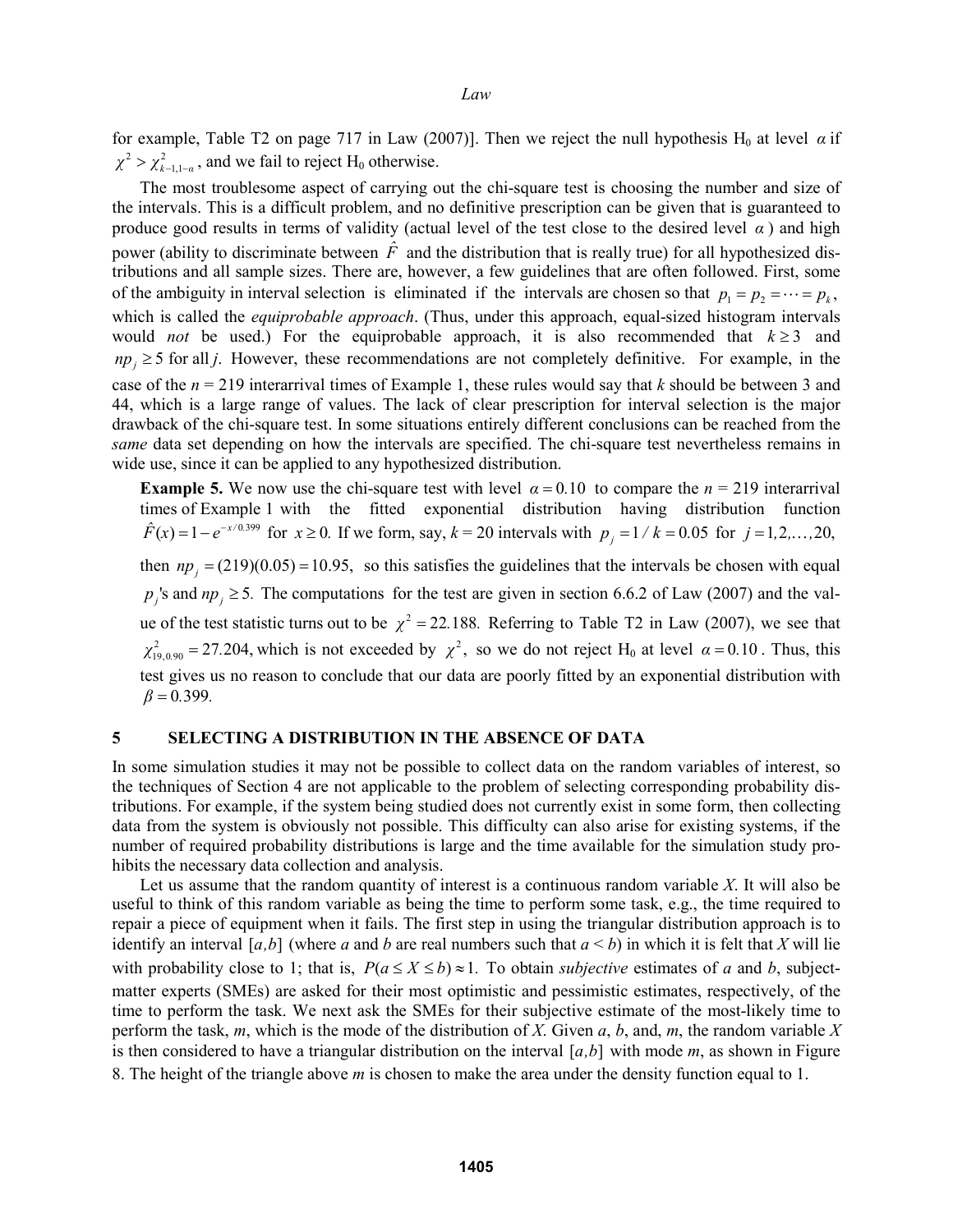

Figure 8: Triangular density function on the interval  $[a,b]$  with mode *m* 

#### **6 SUMMARY**

We have seen in Section 2 the danger of replacing a probability distribution by its perceived mean value or of using an inappropriate distribution. For the case where data are available, we discussed the two main approaches for representing a source of system randomness, namely, fitting standard theoretical distributions and the use of empirical distributions, and we gave recommendations for when to use each approach. Finally, we showed how the triangular distribution can be used to model a source of randomness such as a task time in the absence of data.

There is an extensive amount of material available on selecting simulation input probability distributions, and further details on all of the topics covered in this tutorial can be found in Law (2007).

#### **REFERENCES**

Averill M. Law & Associates. 2011. ExpertFit Distribution-Fitting Software, Version 8. Tucson, Arizona.

- Banks, J., J. Carson, B. Nelson, and D. Nicol. 2010. *Discrete-Event System Simulation*. 5th ed. Upper Saddle River, New Jersey: Prentice-Hall, Inc.
- Biller, B. and C. Gunes. 2010. "Introduction to Simulation Input Modeling." In *Proceedings of the 2010 Winter Simulation Conference,* edited by B. Johansson, S. Jain, J. Montoya-Torres, J. Hugan, E. Yucësan, 49-58. Piscataway, New Jersey: Institute of Electrical and Electronic Engineers.
- Devore, J.L. 2008. *Probability and Statistics for Engineering and the Sciences*. 7th ed. Belmont, CA: Duxbury Press.
- Kuhl, M., N. Steiger, E. Lada, M. Wagner, and J. Wilson. 2009. "Introduction to Modeling and Generating Probabilistic Input Processes for Simulation." In *Proceedings of the 2009 Winter Simulation Conference,* edited by M.D. Rossetti, R.R. Hill, B. Johansson, A. Dunkin, and R.G. Ingalls, 184- 202. Piscataway, New Jersey: Institute of Electrical and Electronic Engineers.
- Law, A. M. 2007. *Simulation Modeling & Analysis.* 4th ed. New York: McGraw-Hill, Inc.

**AVERILL M. LAW** is President of Averill M. Law & Associates, a company specializing in simulation seminars, simulation consulting, and software. He has been a simulation consultant to numerous organizations including Accenture, ARCO, Boeing, Booz Allen & Hamilton, Defense Modeling and Simulation Office, Federal Express, Hewlett-Packard, Jones Day (law firm), Kimberly-Clark, M&M Mars, Oak Ridge National Lab, 3M, Tropicana, U.S. Air Force, U.S. Army, U.S. Marine Corps, U.S. Navy, Verizon, and Xerox. He has presented more than 500 simulation short courses in 18 countries. He has written or coauthored numerous papers and books on simulation, operations research, statistics, manufacturing, and communications networks, including the book *Simulation Modeling and Analysis* that has more than 135,000 copies in print. He developed the ExpertFit® distribution-fitting software and also several vide-